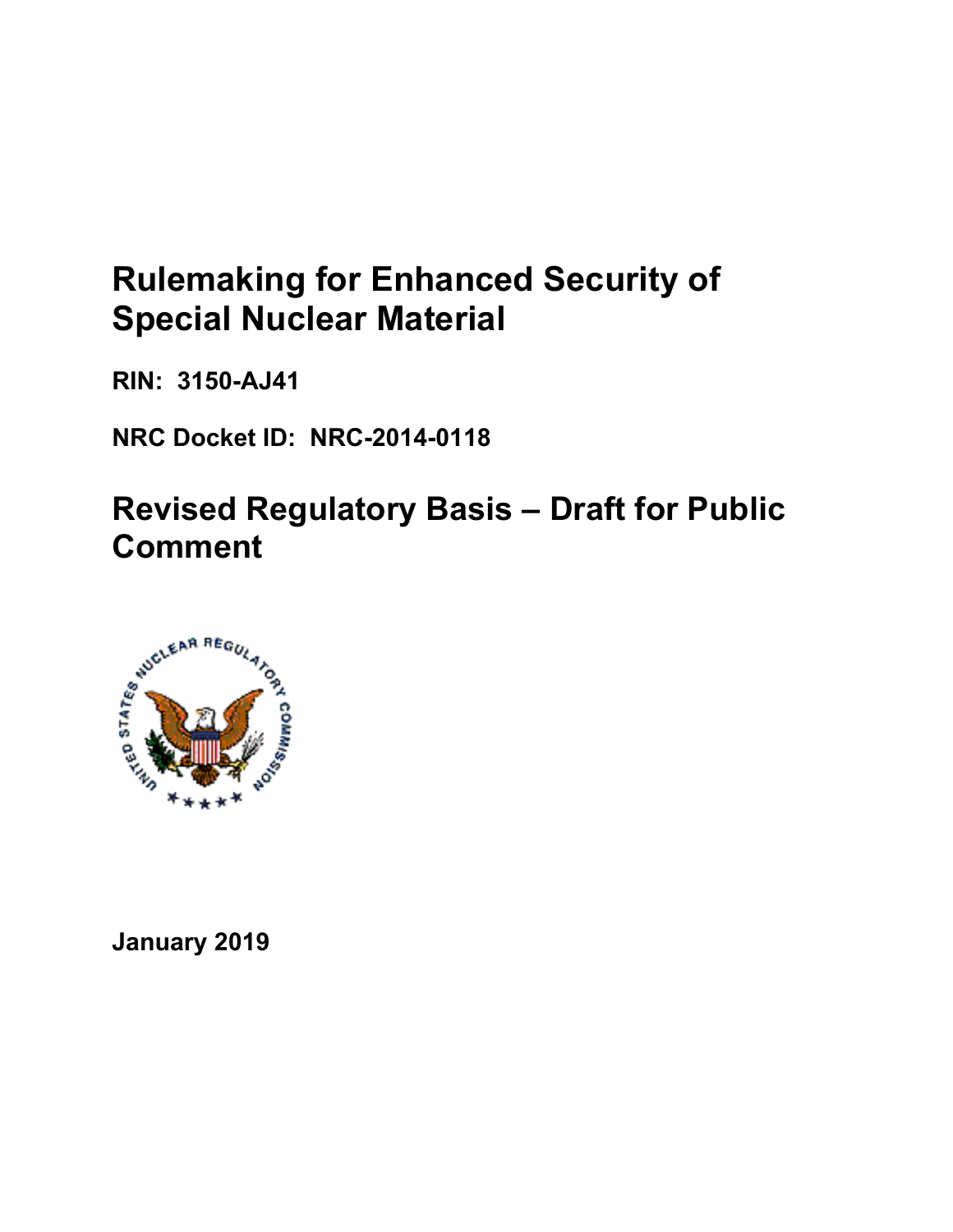# **Table of Contents**

| 1.  |                                                                                    |  |
|-----|------------------------------------------------------------------------------------|--|
| 2.  |                                                                                    |  |
| 3.  |                                                                                    |  |
|     |                                                                                    |  |
|     |                                                                                    |  |
| 4.  |                                                                                    |  |
|     |                                                                                    |  |
|     |                                                                                    |  |
|     |                                                                                    |  |
| 5.  |                                                                                    |  |
|     |                                                                                    |  |
|     |                                                                                    |  |
| 6.  |                                                                                    |  |
| 7.  |                                                                                    |  |
| 8.  |                                                                                    |  |
|     |                                                                                    |  |
|     |                                                                                    |  |
|     |                                                                                    |  |
|     | 8.4 Impact on State, Local, or Tribal Governments and Agreement State Licensees 12 |  |
|     |                                                                                    |  |
| 9.  |                                                                                    |  |
|     |                                                                                    |  |
|     |                                                                                    |  |
| 12. |                                                                                    |  |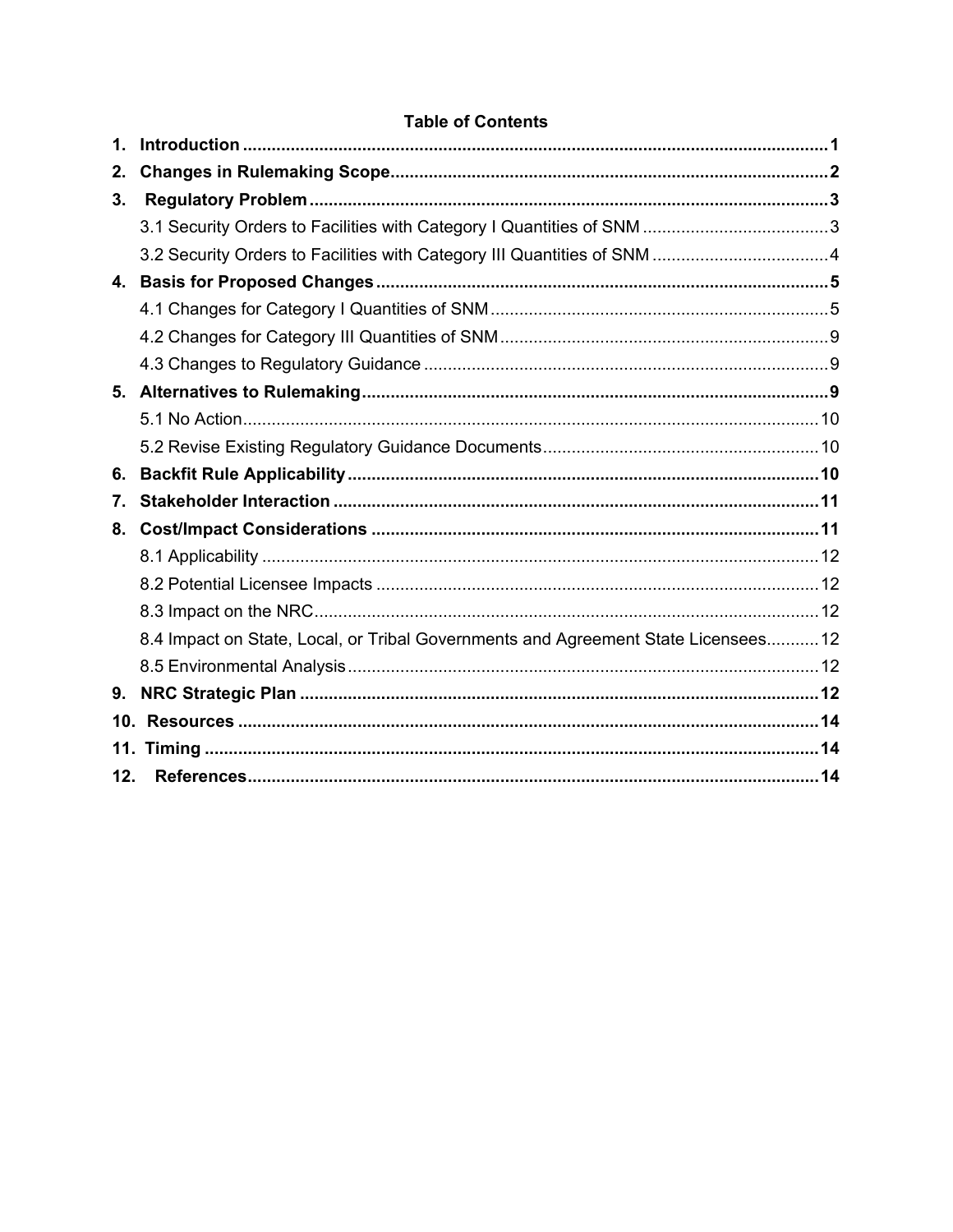## **DRAFT FOR PUBLIC COMMENT REVISED REGULATORY BASIS FOR A RULEMAKING TO ENHANCE THE SECURITY OF SPECIAL NUCLEAR MATERIAL**

# **1. Introduction**

The U.S. Nuclear Regulatory Commission (NRC) is revising the scope of a planned rulemaking to enhance security of special nuclear material (SNM). This rulemaking would amend requirements in Title 10 of the *Code of Federal Regulations* (10 CFR) Part 73, "Physical Protection of Plants and Materials" relating to physical protection of SNM at NRC-licensed facilities and in transit. The specific objective of this rulemaking is to update SNM physical protection requirements for fuel cycle facilities to establish generically applicable security requirements similar to those imposed by security orders issued by the NRC following the terrorist attacks of September 11, 2001 (post-9/11 security orders).

In May 2014, the NRC published a draft regulatory basis for this rulemaking titled "Rulemaking for Enhanced Security at Fuel Cycle Facilities; Special Nuclear Material Transportation; Security Fatigue at Nuclear Facilities," in the *Federal Register* (NRC, 2014). Based on the public comments received on this document, the NRC developed the final regulatory basis titled "Rulemaking for Enhanced Security of Special Nuclear Material" (NRC, 2015) (2015 regulatory basis). The Commission recently directed that resources be allocated for this rulemaking with the exclusive scope of codifying the requirements of the post-9/11 security orders.

Consistent with this direction and the NRC's rulemaking process, the staff has prepared this revised regulatory basis to describe and document the results of assessments and analyses performed by the NRC in support of the proposed rule for enhanced security of SNM.

Within the context of the revised scope of the SNM rulemaking, this revised regulatory basis:

- Explains why the existing regulations or policies need to be revised to address identified regulatory issues as discussed in Section 3, "Regulatory Problem";
- Explains how a change in the regulations can resolve the issue and identifies a number of different approaches that could address the regulatory issue;
- Explains why alternatives to rulemaking cannot resolve the problem and addresses other options considered and why they were not pursued;
- Provides the scientific, policy, legal, or technical information that supports the decision to undertake rulemaking;
- Discusses backfit considerations, as appropriate;
- Discusses stakeholder interactions in developing the technical portion of the regulatory basis and stakeholder views, to the extent known;
- Explains how the recommended rulemaking will support the NRC's Strategic Plan goals; and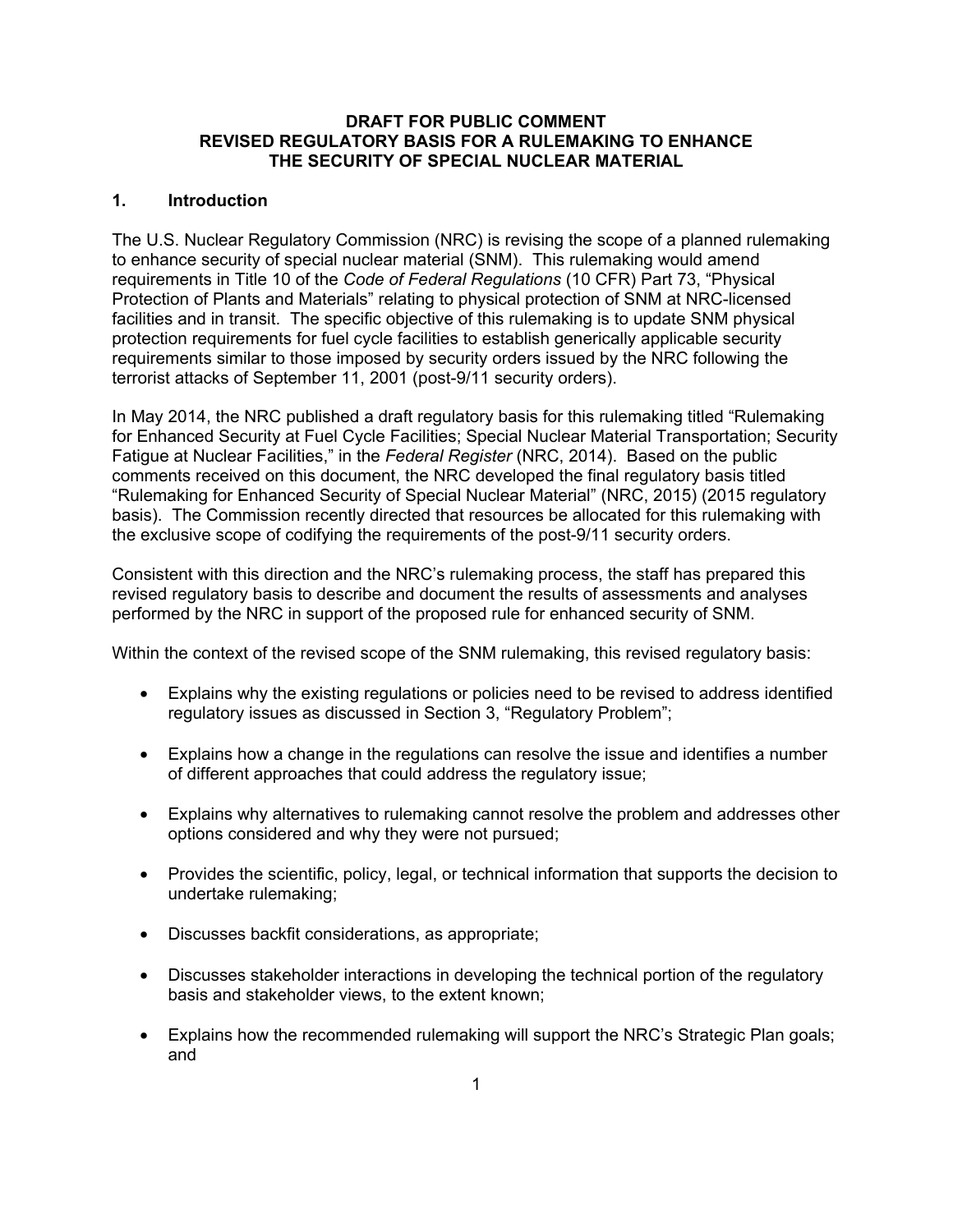• Explains any limitations on the scope and quality of the regulatory basis, such as known uncertainties in the data or methods of analysis.

This revised regulatory basis also presents plans to revise guidance to support the rule and lists documents that have been cited or otherwise factored into the development of this document. Consistent with NRC policy and procedures, this revised regulatory basis does not include proposed regulatory text or a section-by-section analysis of current versus proposed regulations.

The scope of the proposed rulemaking includes fuel cycle facilities and other facilities licensed under 10 CFR Part 70, "Domestic Licensing of Special Nuclear Material," that possess Category I or Category III quantities of SNM. Also within the scope are facilities that are required to protect Category III quantities of SNM in accordance with 10 CFR 73.67, "Physical protection of special nuclear material of moderate and low strategic significance." These include holders of a Certificate of Compliance issued under 10 CFR Part 76, "Certification of Gaseous Diffusion Plants,"1 non-power production and utilization facilities, and certain Agreement State licensees pursuant to 10 CFR 150.14, "Commission regulatory authority for physical protection."

# **2. Changes in Rulemaking Scope**

The 2015 regulatory basis set forth four objectives for the rulemaking: (1) make generically applicable physical protection measures similar to those imposed by the post-9/11 security orders; (2) consider risk insights gained from new National Laboratory studies, implementation and oversight experience, and international guidance; (3) improve consistency and clarity of SNM physical protection requirements; and (4) use a risk-informed and performance-based structure. Of those four objectives, the NRC now is pursuing only the first objective in the scope of the rulemaking. To help stakeholders understand the impact of the changes to the scope of the SNM rulemaking, the following is a summary of key changes between the 2015 regulatory basis and the revised scope of changes addressed in this regulatory basis.

- **Only licensees with Category I and Category III quantities of SNM will be affected.** Licensees with Category II quantities of SNM did not receive post-9/11 security orders and, therefore, will not be included within the revised scope of facilities affected by the SNM rulemaking. In addition, security orders issued to facilities with Category I quantities of SNM prior to September 11, 2001, and security orders issued to other facilities after September 11, 2001, that were not a result of the terrorist attacks, will not be included in the revised scope of the SNM rulemaking. The rulemaking also will not consider measures issued to non-power production and utilization facilities in confirmatory action letters.
- **Transportation security regulations will remain the same.** The 2015 regulatory basis proposed changes to the transportation security regulations for SNM.The

1

 $1$  The NRC currently has no licensees in this category.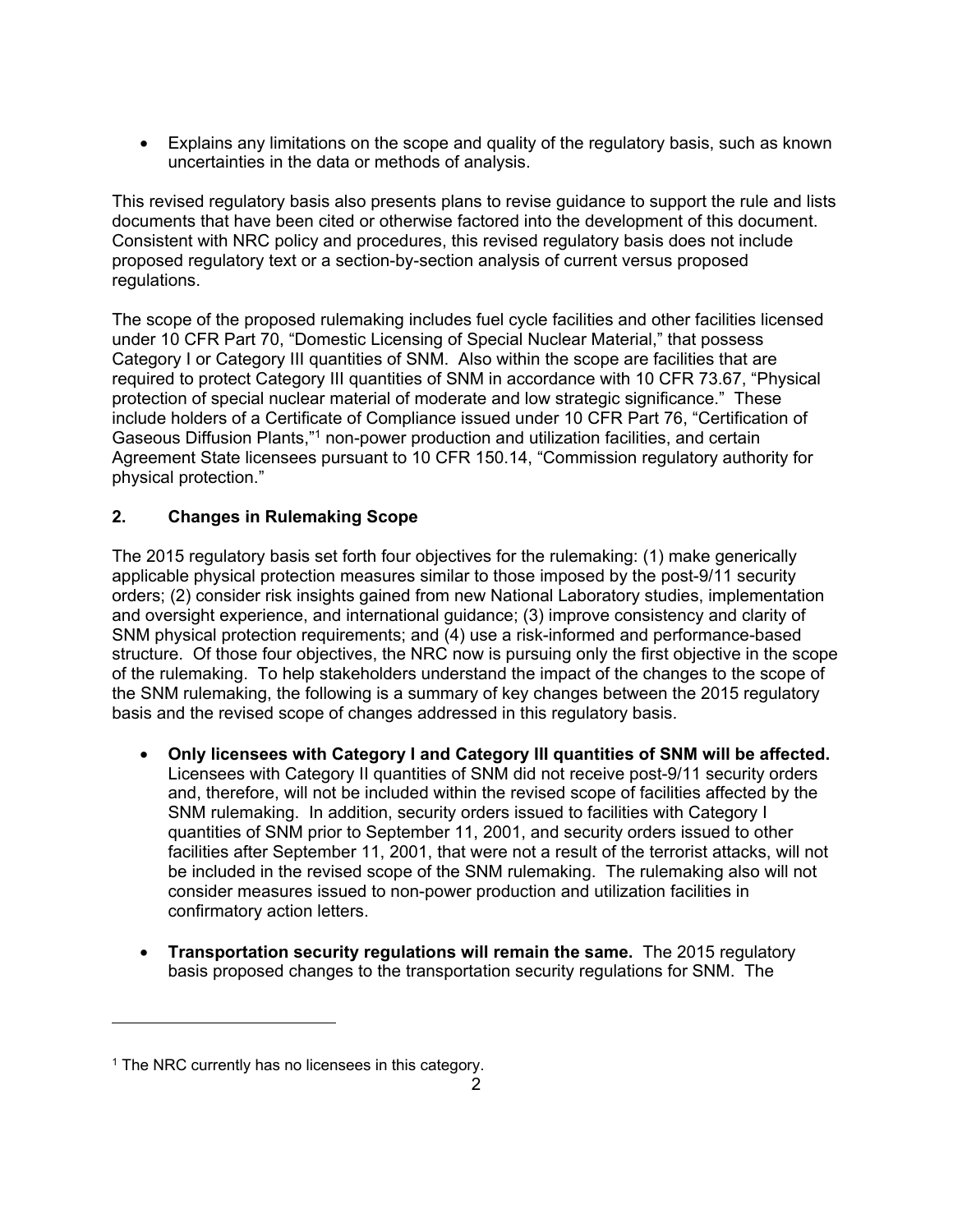post-9/11 security orders did not pertain to transportation of SNM; accordingly, transportation security will not be included in the revised scope of the SNM rulemaking.

- Material attractiveness<sup>2</sup> will not be considered. The 2015 regulatory basis proposed establishing tiered performance objectives, protective strategies, and specific physical protection requirements based on the dilution of SNM. These proposed changes will not be included in the revised scope of the SNM rulemaking.
- **Other regulatory changes based on risk insights, implementation and oversight experience, and international guidance will not be considered in the rulemaking.** The 2015 regulatory basis proposed that licensees with Category I quantities of SNM perform an insider risk analysis, explicitly considered sabotage scenarios, considered external dose rate as a security feature, considered plutonium in-growth in irradiated material, and also proposed consideration of safety-safeguards interfaces. These proposed changes will not be included in the revised scope of the SNM rulemaking.

# **3. Regulatory Problem**

 $\overline{a}$ 

This section discusses objectives of the rulemaking by providing background on the post-9/11 security orders and the aspects of those orders that the NRC proposes to make generically applicable in the NRC's regulations. For additional background information, see Section 2 of the 2015 regulatory basis, which presented the regulatory history and chronology of the physical protection of SNM.

In the aftermath of the September 11, 2001 terrorist attacks, the Commission determined that current regulations alone were insufficient to provide adequate protection of public health and safety and common defense and security in light of the new threat environment, and that licensees should implement new security requirements to address this changed threat environment. The Commission further determined that these new security requirements should be implemented through orders rather than rulemaking, to expedite licensee implementation of the requirements. In 2006, the Commission approved the staff's proposal to incorporate security requirements similar to the security orders into regulations to make those requirements generically applicable.

## 3.1 Security Orders to Facilities with Category I Quantities of SNM

In 2002, the NRC issued orders for Interim Compensatory Measures to Category I fuel cycle facilities to increase the physical protection at these facilities. In general, the enhanced physical protection measures resulting from the security orders included increased security patrols, augmented security forces and capabilities, additional security posts, additional physical barriers to include vehicle barriers, additional intrusion detection capability, vehicle searches at greater stand-off distances, additional random and mandatory personnel and package searches, and more restrictive site access controls for personnel. The orders also included evaluation and protection of computer and digital assets; enhanced coordination with local law enforcement

<sup>&</sup>lt;sup>2</sup> Material attractiveness considers the usability of SNM in the creation of an improvised nuclear device and permits risk-informed approaches to formulate SNM physical protection requirements.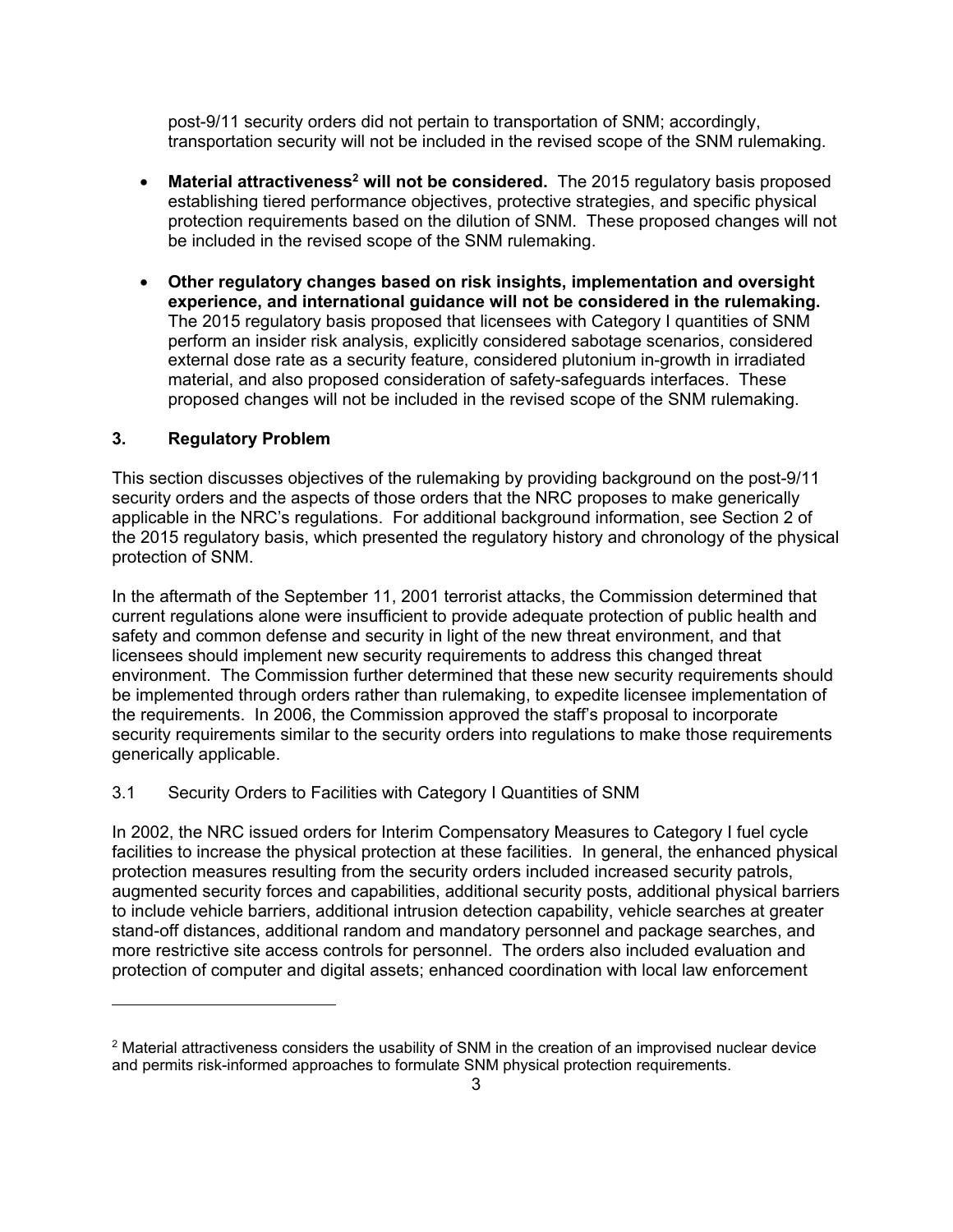agencies and other governmental agencies; actions to be taken for an imminent threat; and augmented security and emergency response training, equipment, and communication.

In 2003, the NRC issued design basis threat orders to Category I fuel cycle facilities to amend the general adversary characteristics against which licensees must defend at these facilities. In addition to the general adversary characteristics, the design basis threat orders included requirements to mitigate insider threats. These security orders contain information that is classified National Security Information and, therefore, those measures are not discussed in detail in this revised regulatory basis. In 2007, the general adversary characteristics were amended in the design basis threat final rule (72 FR 12705; March 19, 2007). The design basis threat rule defined the threat against which a licensee must be able to defend in order to ensure adequate protection of the public health and safety and common defense and security. The scope of the 2007 design threat basis rule was limited to updating the general provisions in 10 CFR 73.1 and included codifying the general adversary characteristics, addressing PRM-73-12 (69 FR 64690; November 8, 2004) related to revision of certain design basis threat provisions, and addressing direction to the NRC in the Energy Policy Act of 2005. Given the limited scope of the design basis threat rulemaking, the final rule did not include provisions for mitigating insider threats that were included in the design basis threat orders. Specifically, these insider threat requirements include a human reliability program consisting of access authorization, fitness for duty determinations, initial and periodic medical assessment, periodic supervisor review, and periodic reinvestigation. These provisions, which are part of the design basis threat orders issued post-9/11, were not codified in the 2007 design basis threat rulemaking and therefore are included in this rulemaking.

Certain post-9/11 security order requirements will not be included in the rulemaking. For example, some of the classified order requirements issued to Category I facilities are not suitable for codification in public regulations because public knowledge of those physical protection measures could benefit an adversary. Other order requirements are not related to physical protection of SNM and are therefore outside the scope of this rulemaking. These aspects of the orders that are not included in the rulemaking will remain in place in the orders.

#### 3.2 Security Orders to Facilities with Category III Quantities of SNM

In 2003, the NRC issued orders for Interim Compensatory Measures to Category III fuel cycle facilities to increase the physical protection at these facilities. In general, these Interim Compensatory Measures included: 1) response requirements relating to response procedures and coordination with local law enforcement agencies; and 2) general requirements relating to placement of hazardous materials, review and update of emergency procedures, evaluation and protection of computer and digital assets, consideration of off-site medical and fire support, and limitation of access to sensitive facility information. The Interim Compensatory Measures required, in part, that licensees assess the potential for lethal exposures to members of the public from radiological material or chemicals subject to NRC regulations, based on site-specific conditions, and protect those materials that could result in exposures above certain limits. Areas that contained material that could cause lethal exposures were termed "critical target areas." In these cases, licensees were required to implement requirements including increased physical barriers, security patrols, access controls, and searches.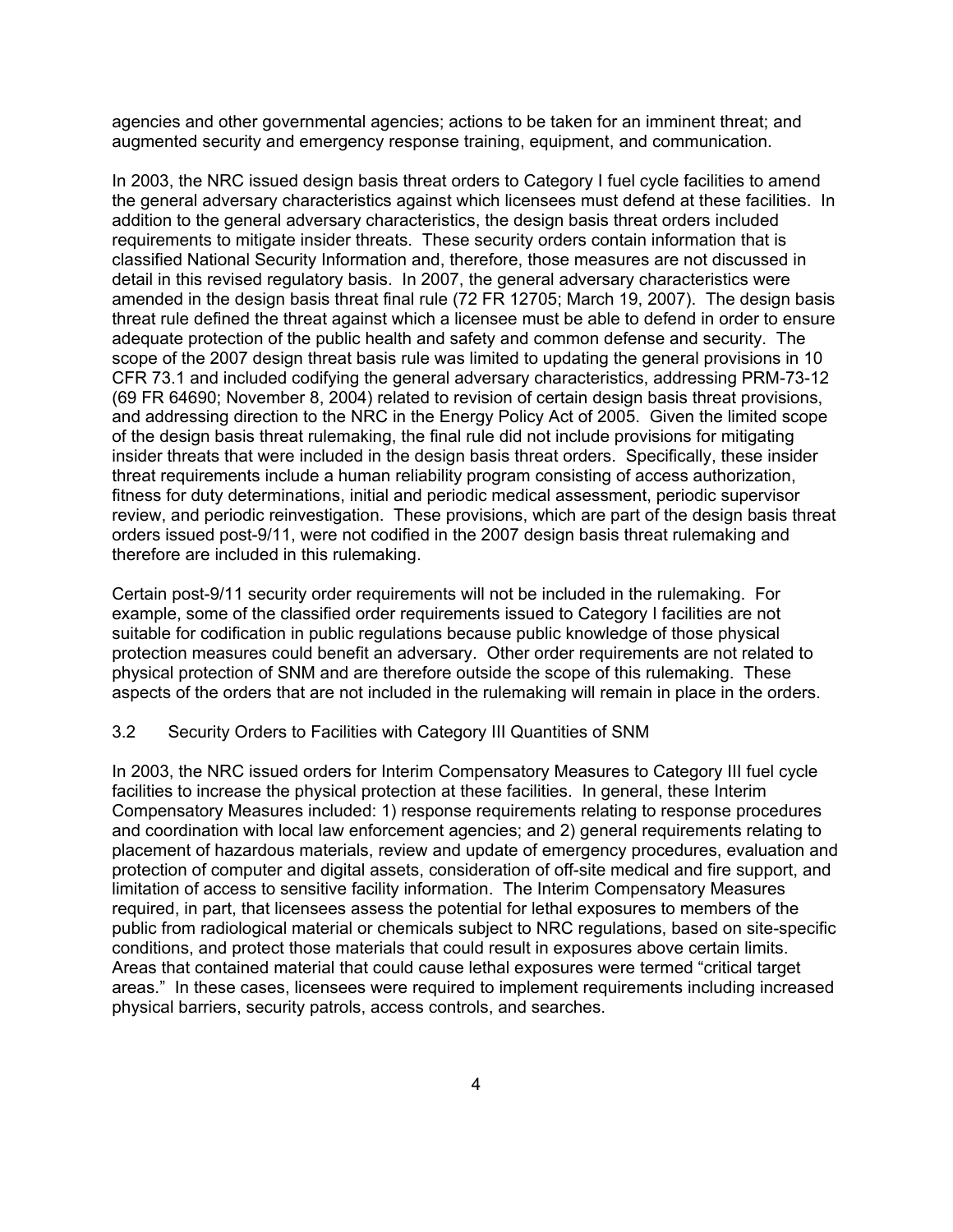The security orders contain measures that are controlled as Safeguards Information; therefore, those measures are not discussed in detail in this regulatory basis. The staff does not propose to include certain aspects of the 2003 Interim Compensatory Measures orders. Licensees performed assessments of the potential for lethal exposures to members of the public from radiological materials or chemicals subject to NRC regulations. Based on these assessments, affected licensees determined that no critical target areas were present at their facilities. In addition, in SRM-SECY-11-0108 (NRC, 2012), the Commission disapproved the staff's recommendation to proceed with rulemaking for increased chemical security at NRC-licensed facilities. Therefore, the staff is not proposing to include order requirements associated with the protection of material based on chemical hazards into the regulations. Moreover, protection of digital assets and systems is being considered as part of a separate rulemaking and is, therefore, outside the scope of this rulemaking. Other order requirements are not related to physical protection of SNM and are therefore outside the scope of this rulemaking.

## **4. Basis for Proposed Changes**

This section describes the desired changes associated with the general discussion of the post-9/11 security orders in Section 3, "Regulatory Problem." The NRC is proposing to make certain provisions of security orders generically applicable in this SNM rulemaking. This will increase agency transparency and regulatory clarity. The proposed changes are consistent with the NRC's strategic goal (see Section 9, "NRC Strategic Plan") and will ensure adequate protection against radiological sabotage and theft or diversion scenarios associated with malevolent use of SNM.

After the post-9/11 security orders were issued, the NRC performed security assessments to determine if any gaps or deficiencies in physical protection requirements existed at various licensed facilities. The results of the security assessments were used to confirm the effectiveness of the security orders and to determine whether the NRC should take additional actions to ensure adequate protection of materials and to promote common defense and security. The NRC determined that the security order requirements, which supplement existing physical protection regulatory requirements, continue to provide adequate protection in the current threat environment. That is, licensee implementation of the security requirements imposed by the post-9/11 security orders and the existing physical protection regulations ensure that licensees establish and maintain an appropriate level of protection to manage the risk that the SNM could be used for malicious purposes given the current threat environment.

The NRC's practice is to withdraw applicable security orders if all of the requirements of the security orders are incorporated in a final rule once the rule has become effective. Some requirements of the security orders, because of their sensitive nature, will not be withdrawn because they will not be captured in a rulemaking. Alternatively, the NRC may relax portions of a security order if only a portion of the security order is addressed by the final rule. The staff plans to inform licensees which security orders will be withdrawn or which portions of a security order will be relaxed.

## 4.1 Changes for Category I Quantities of SNM

The following presents provisions of the 2002 Interim Compensatory Measures and 2003 design basis threat orders, by regulatory section, that the staff proposes to incorporate into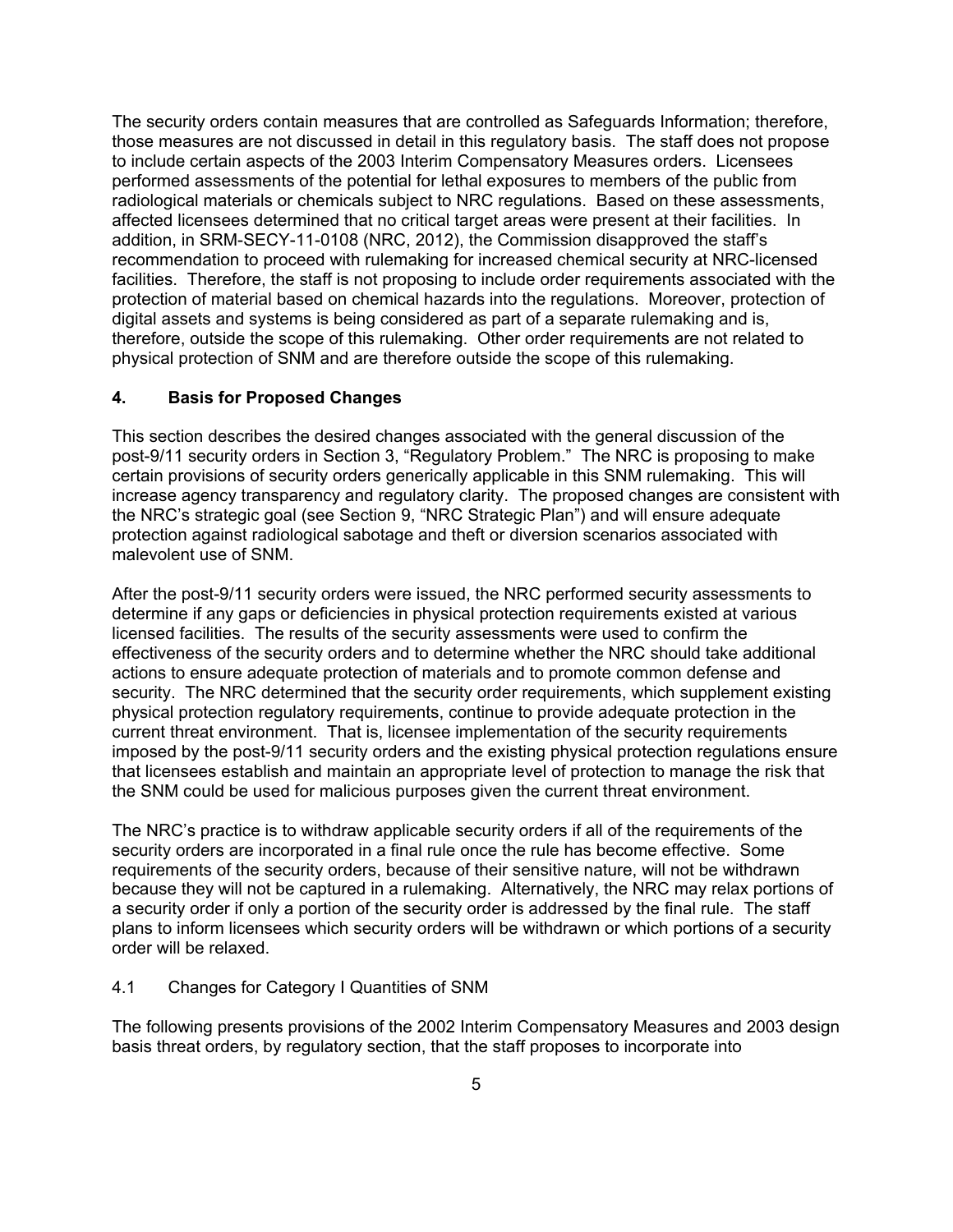10 CFR 73.46, "Fixed site physical protection systems, subsystems, components, and procedures."

10 CFR 73.46(c), "Physical barrier subsystems"

- Design, construct, install and maintain a vehicle barrier system to include passive and active barriers, at a stand-off distance adequate to protect personnel, material access areas, storage vaults, and systems.
- Where rail access is provided into the protected area, additional measures including installing a train derailer, removing a section of track, or restricting access to railroad sidings, must be provided.
- Identify areas from which a waterborne vehicle must be restricted and install buoys, markers or other equipment to restrict access. Periodically monitor and observe water approaches.

10 CFR 73.46(d), "Access control subsystems and procedures"

## Access Control

- Where physical barriers are provided in the owner-controlled area, implement search procedures for access control points in the barrier. Develop and implement procedures for vehicle search at vehicle access portals to include searching the cab, engine compartment, under carriage, and cargo areas, as appropriate. At least two (2) trained and equipped security personnel, one of whom must be armed, must perform vehicle searches. An additional armed individual must be positioned to observe the search process and provide immediate response.
- Vehicle searches must be accomplished through the use of equipment capable of detecting explosives, incendiary devices, or other items which could be used to aid in theft or diversion or radiological sabotage, or through visual and physical searches, or both, to ensure that all items are identified before granting access. Vehicle access control points must be equipped with video surveillance equipment that is monitored by an individual capable of initiating a response.
- Packages larger than an X-ray scanner must be scanned for explosives using a method equal to or greater than that achieved by X-ray scanning.

#### Human Reliability Program

- Establish, maintain, and implement a human reliability program and describe the program in the Physical Security Plan.
- The human reliability program must monitor the initial and continuing trustworthiness and reliability of individuals granted or retaining unescorted access authorization to a protected, material access, or vital area, and implement defense-in-depth methodologies to minimize the potential for an insider to adversely affect, either directly or indirectly, the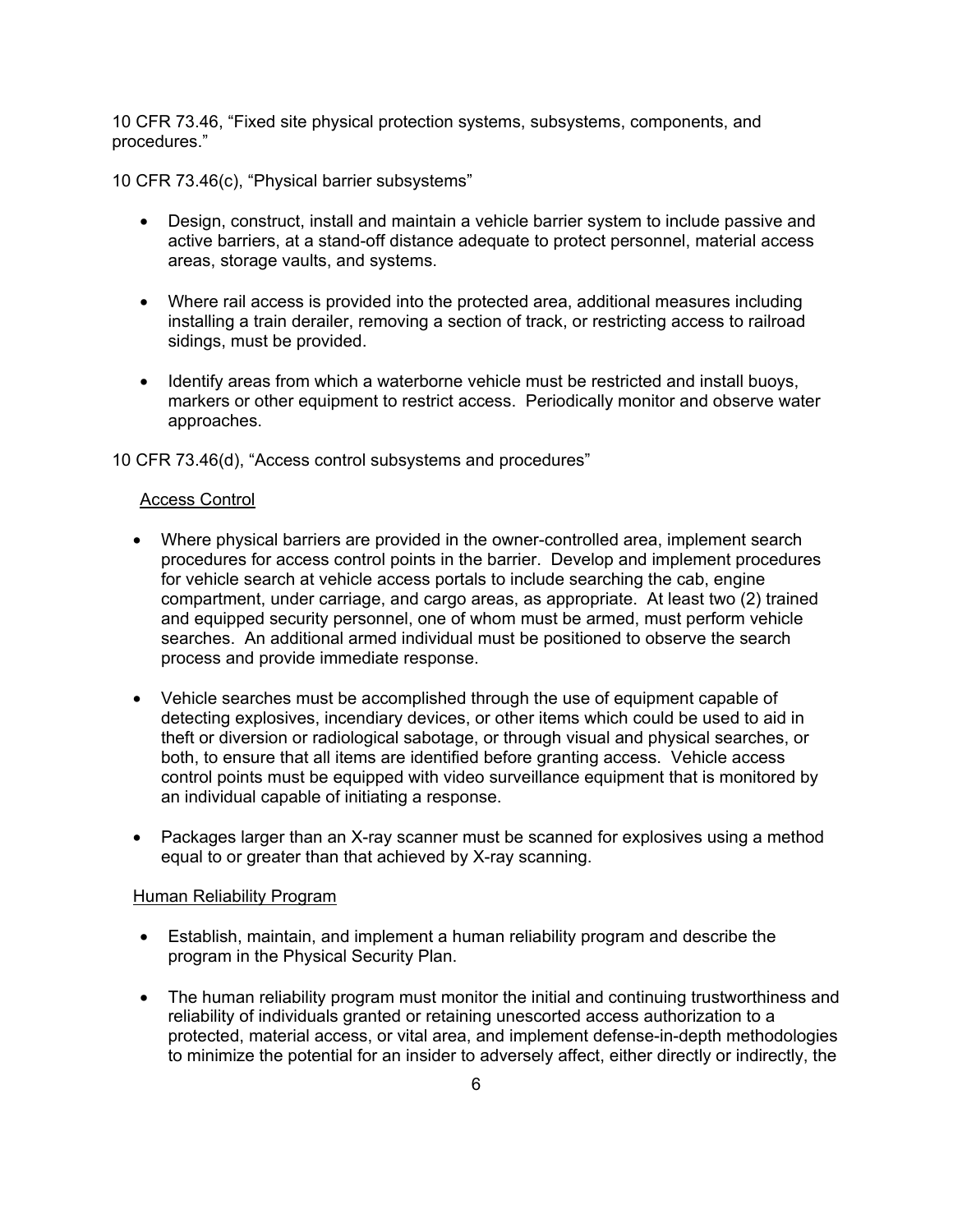licensee's capability to prevent the theft or diversion and radiological sabotage. The human reliability program and associated measures may be graded to require more robust measures for material access areas and vital areas.

• The human reliability program must contain elements from (1) the access authorization program described in 10 CFR Part 11, "Criteria and Procedures for Determining Eligibility for Access to or Control Over Special Nuclear Material"; (2) the fitness-for-duty program described in 10 CFR Part 26, "Fitness for Duty Programs"; (3) the physical protection program described in 10 CFR 73, "Physical Protection of Plants and Materials"; and (4) checks and balances sufficient to detect falsification and reports that could conceal diversion described in 10 CFR Part 74, "Material Control and Accounting of Special Nuclear Material." In meeting these requirements, the human reliability program must consider and be harmonized with programs required by other Federal agencies (e.g., the Department of Energy).

#### Behavioral Observation Program

- Include in access authorization programs, a behavioral observation program that is designed to detect behaviors or activities that may constitute an unreasonable risk to the health and safety of the public and common defense and security, including a potential threat to commit theft, diversion, or radiological sabotage.
- Ensure that individuals granted unescorted access to the protected, material access, or vital areas are subject to behavioral observation applicable to that security area.
- Each person subject to the behavioral observation program must be responsible for communicating to the licensee observed behaviors of individuals subject to the behavioral observation program. Such behaviors include any behavior of individuals that may adversely affect the safety or security of the facility or that may constitute an unreasonable risk to the public health and safety or the common defense and security, including a potential threat to commit theft, diversion, or radiological sabotage.
- Ensure that individuals who are subject to the behavioral observation program successfully complete initial behavioral observation training and requalification behavioral observation training. The training program must be graded based on the duties and responsibilities of the individual and the security areas to which they have unescorted access. Require remedial training and re-testing for managers and supervisors who fail to satisfactorily complete the examination. Require refresher training on a nominal 12-month frequency, or more frequently where the need is indicated. Individuals may take and pass a comprehensive examination in lieu of completing annual refresher training.
- Individuals who are subject to an access authorization program must, at a minimum, report any concerns arising from behavioral observation, including, but not limited to, concerns related to any questionable behavior patterns or activities of others to his or her supervisor, or other management personnel designated in their site procedures. Reassess the reported individual's unescorted access or unescorted access authorization status. Determine the elements of the reassessment based on the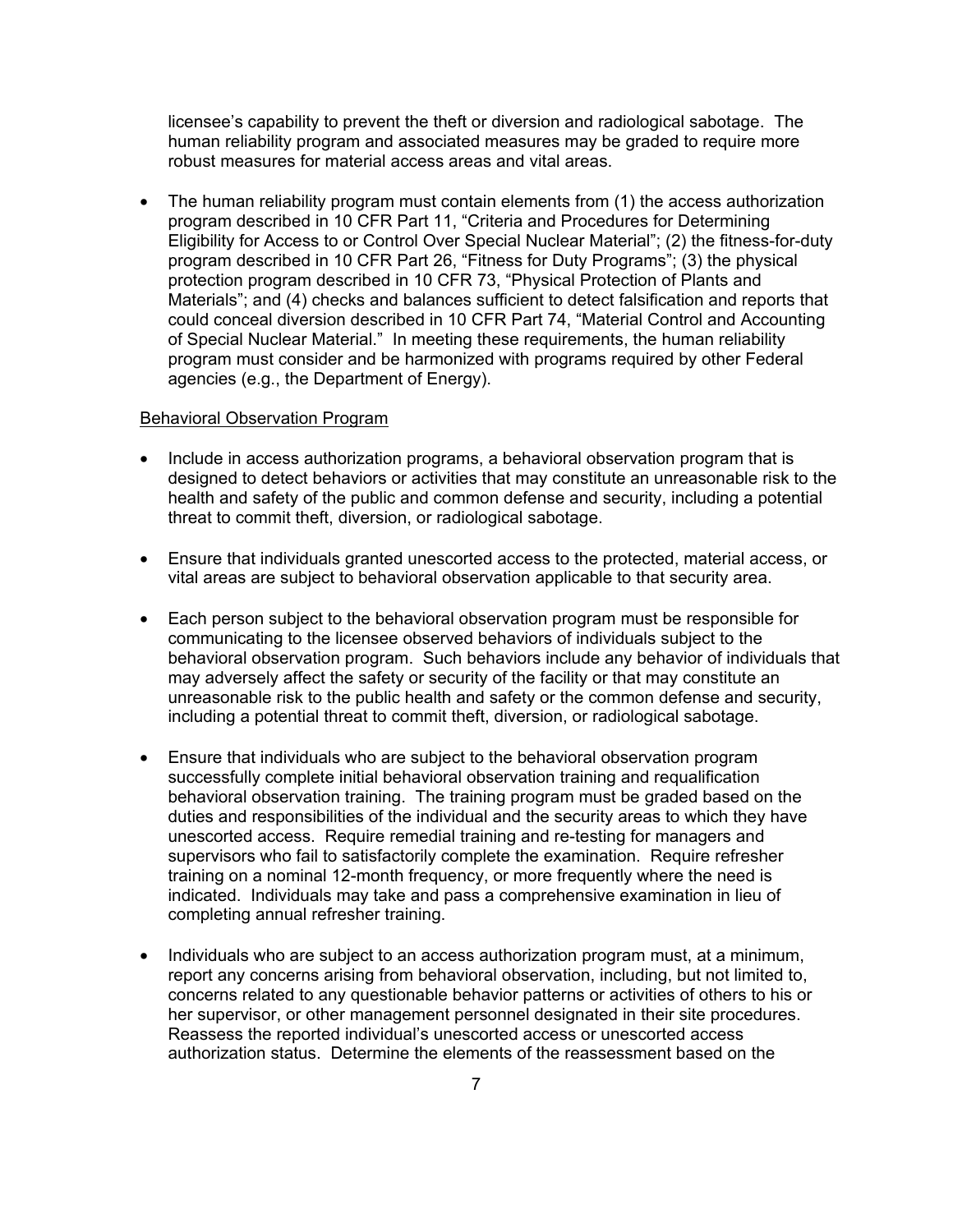accumulated information pertaining to the individual. If there is a reason to believe that the reported individual's trustworthiness or reliability is questionable, either administratively withdraw or terminate the individual's unescorted access or unescorted access authorization while completing the reevaluation or investigation.

#### Self-reporting of Legal Actions

- Any individual who has applied for unescorted access or unescorted access authorization or is maintaining unescorted access or unescorted access authorization, must promptly report to his or her supervisor, or other management personnel designated in site procedures, any legal action(s) taken by a law enforcement authority or court of law to which the individual has been subject that could result in incarceration or a court order or that requires a court appearance, including but not limited to an arrest, an indictment, the filing of charges, or a conviction, but excluding minor civil actions or misdemeanors such as parking violations or speeding tickets. On the day that the report is received, evaluate the circumstances related to the reported legal action(s) and re-determine the reported individual's unescorted access or unescorted access authorization status.
- Inform the individual of this obligation, in writing, prior to granting unescorted access or certifying unescorted access authorization.

10 CFR 73.46(e), "Detection, surveillance and alarm subsystems and procedures"

- Ensure the detection, assessment, communication, and response functions cannot be disabled by a single act in the event of a loss of power.
- Periodic inspection by armed security patrols of material access areas, including physical barriers, must be conducted. In addition, foot patrols must be capable of responding to threats within the protected area.

10 CFR 73.46(h), "Contingency and response plans and procedures"

- Determine the minimum number of tactical response team members to satisfy the general performance objectives and requirements and implement the protective strategy. This number must be documented in security plans and must not be less than eight.
- Document and maintain current an integrated response plan with local law enforcement agencies, State, and Federal resources.
- Establish, maintain, and implement a threat warning system that identifies specific graduated protective measures and actions to be taken to increase licensee preparedness against a heightened security threat.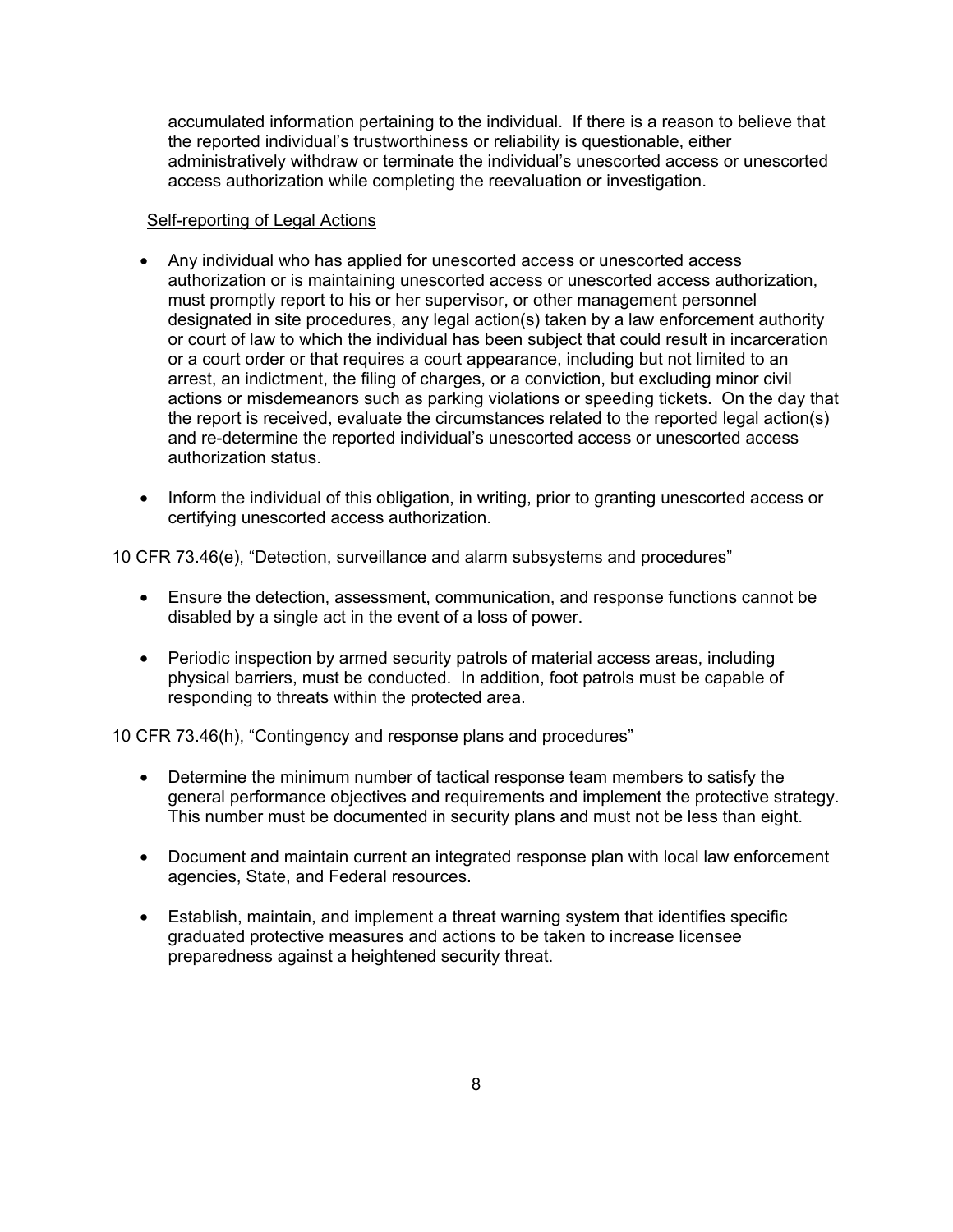# 4.2 Changes for Category III Quantities of SNM

The following presents aspects of the 2003 Interim Compensatory Measures orders, by regulatory section, that the staff proposes to incorporate into 10 CFR 73.67.

10 CFR 73.67(f), "Fixed site requirements for special nuclear material of low strategic significance"

- To the extent practicable, document and maintain current agreements with applicable law enforcement agencies to include estimated response times and capabilities.
- Establish, maintain, and implement a threat warning system that identifies specific graduated protective measures and actions to be taken to increase licensee preparedness against a heightened security threat.

# 4.3 Changes to Regulatory Guidance

Regulatory guides describe acceptable methods for complying with specific parts of the NRC's regulations, techniques used by the staff in evaluating specific problems or postulated accidents, and data needed by the staff in its review of applications for permits or licenses. The principal guidance documents used in licensing facilities possessing Category I or Category III quantities of SNM are Regulatory Guide 5.52, "Standard Format and Content of a Licensee Physical Protection Plan for Strategic Special Nuclear Material at Fixed Sites" (NRC, 1994), and Regulatory Guide 5.59, "Standard Format and Content of a Licensee Physical Protection Plan for Special Nuclear Material of Moderate or Low Strategic Significance" (NRC, 1983). The staff proposes to revise these regulatory guides to describe acceptable methods for complying with the requirements associated with this rulemaking. The revised draft guidance documents are expected to be issued in parallel with the proposed rule. Other guidance documents that require conforming changes would be updated as part of the NRC's process for periodic revision of existing guidance documents.

Licensees possessing Category I or Category III quantities of SNM are inspected consistent with Inspection Manual Chapter 2600, "Fuel Cycle Facility Operational Safety and Safeguards Inspection Program" (NRC, 2010), and other Inspection Manuals in the 2600 series. These inspection manuals provide guidance for assessing facility performance using the Licensee Performance Review process and in preparing for the annual Agency Action Review Meeting. The staff proposes to revise the applicable inspection manuals to address the requirements associated with this SNM rulemaking.

#### **5. Alternatives to Rulemaking**

This section discusses the alternatives to rulemaking that the staff considered. This section explains why the NRC or the licensees cannot take actions to resolve the issues effectively within the existing regulatory framework. The alternatives are described and the reasons why they were not pursued are discussed.

In summary, none of the alternatives to rulemaking resolve or address the issues with the existing regulatory framework discussed in Section 3, "Regulatory Problem."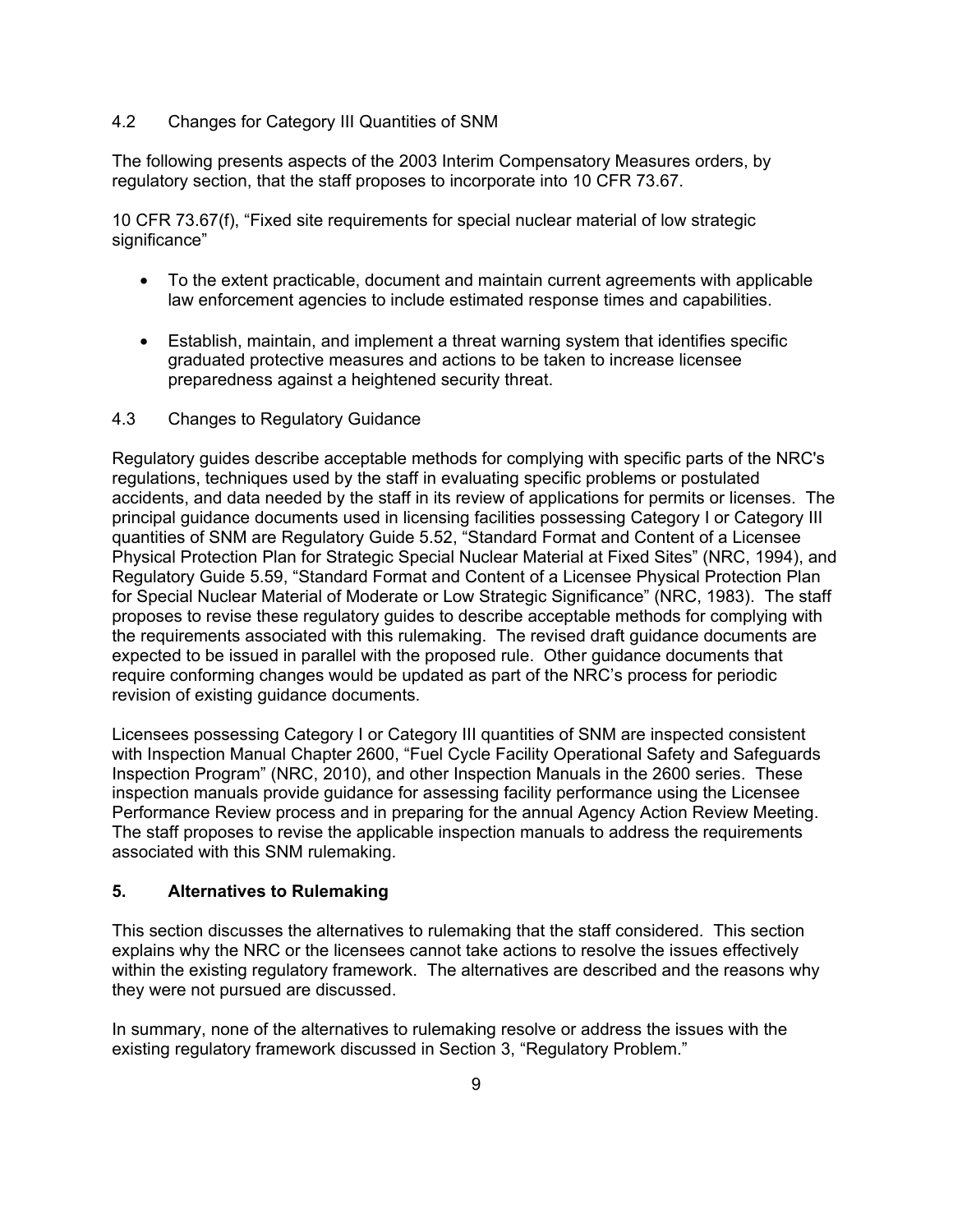# 5.1 No Action

Under this alternative, the NRC would rely on existing regulations, orders, and guidance. Under this alternative, no resources would be necessary for the performance of rulemaking activities. This alternative would require the NRC to issue new security orders to any new facilities possessing Category I or Category III quantities of SNM. This alternative has the greatest regulatory uncertainty for new licensees because they would need to design their physical protection systems based on the regulations and issued security orders, which may be modified to account for site-specific conditions or new threat information. This alternative also would not meet the intent of Commission direction discussed in Section 1, "Background."

# 5.2 Revise Existing Regulatory Guidance Documents

Under this alternative, the NRC would issue guidance rather than carry out rulemaking. The NRC's regulatory guides describe acceptable methods for meeting specific parts of the NRC's regulations, techniques used by the NRC in evaluating specific issues or postulated accidents, and data needed by the NRC in its review of applications for permits or licenses. As discussed in Section 4.3, "Changes to Regulatory Guidance," the NRC issued guidance for the physical protection of Category I material (Regulatory Guide 5.52), and Category II and III materials (Regulatory Guide 5.59) in the 1970s and early 1980s. Guidance documents do not impose requirements. Therefore, because the requirements in the post-9/11 security orders are not in the regulations, revising and/or issuing new guidance documents would not be a suitable regulatory approach.

# **6. Backfit Rule Applicability**

As discussed in Section 1, "Background," the proposed rulemaking includes updating physical protection requirements for SNM at fuel cycle facilities to make security requirements imposed by post-9/11 security orders generically applicable.

# Entities that are the subject of backfitting provisions

# *10 CFR Part 70 and Part 76 facilities3*

1

Fuel cycle facilities licensed under 10 CFR Part 70 and gaseous diffusion plants who have obtained certificates of compliance under 10 CFR Part 76 are the subject of backfitting provisions in 10 CFR 70.76 and 10 CFR 76.76, respectively.

<sup>&</sup>lt;sup>3</sup> The rulemaking would not affect 10 CFR Part 70 licensees who are also nuclear power plant licensees under 10 CFR Part 50 or Part 52 at the same site where licensed materials are used. Accordingly, the special considerations that apply to such rulemakings are not applicable to this rulemaking.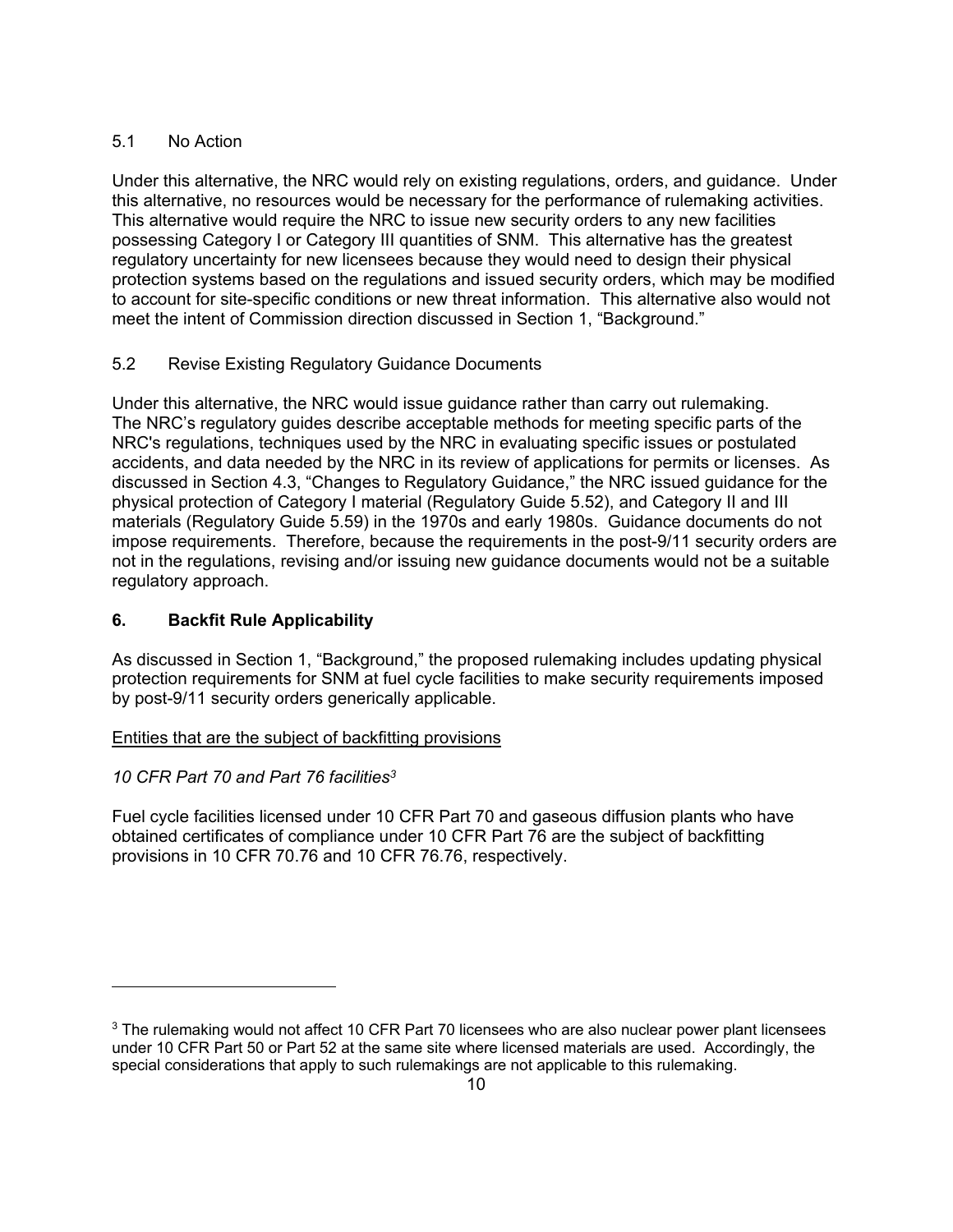# Entities that are not the subject of backfitting provisions

# *10 CFR Part 50 facilities*

Non-power production and utilization facilities licensed under 10 CFR Part 50 are not covered by 10 CFR 50.109, "Backfitting." The rulemaking record for 10 CFR 50.109 indicates that the Commission intended to apply this provision to only nuclear power reactors, and NRC practice has been consistent with this rulemaking record. Thus, backfitting considerations need not be addressed by the staff in developing the proposed rule as applied to non-power production and utilization facilities licensed under 10 CFR Part 50. However, the staff will prepare a regulatory analysis that will include consideration of costs and benefits with respect to non-power production and utilization facilities licensed under 10 CFR Part 50.

# *Future applicants*

Future applicants are not protected by backfitting provisions in 10 CFR 50.109, 10 CFR 70.76, and 10 CFR 76.76 because backfitting is intended to protect the reasonable expectations of certain entities who have received NRC regulatory approvals (e.g., a license), and was not intended to apply to every NRC action that substantially changes the expectations of future applicants.

# Codification of Requirements in Orders

Adoption of new or revised regulations that make generically applicable ("codify") existing requirements in security orders issued to fuel cycle facilities does not constitute backfitting. Backfitting concerns were addressed as part of the NRC's issuance of those security orders, so the introduction of new regulations that codify the existing security order requirements need not be treated as an NRC action falling within the definition of backfitting.

# **7. Stakeholder Interaction**

The NRC summarized previous stakeholder interactions in the 2015 regulatory basis. These interactions included workshops, public meetings, and public comments.

After receipt and analysis of public comment on this regulatory basis, this section will be revised to include summarized stakeholder interest and views on the revised regulatory basis.

# **8. Cost/Impact Considerations**

This section discusses cost and other impacts of the proposed changes presented in Section 4, "Basis for Requested Changes." This section discusses potential impacts on three groups: (1) licensees; (2) the NRC; and (3) State, local, or Tribal governments. Potential environmental impacts are also discussed. The analyses presented in this section are qualitative and based on the NRC staff's assessment. After receipt and analysis of public comment on this regulatory basis, the staff will revise this section to include external stakeholder input on cost and impact of the proposed changes. In addition, the staff will prepare a regulatory analysis to support the proposed rule.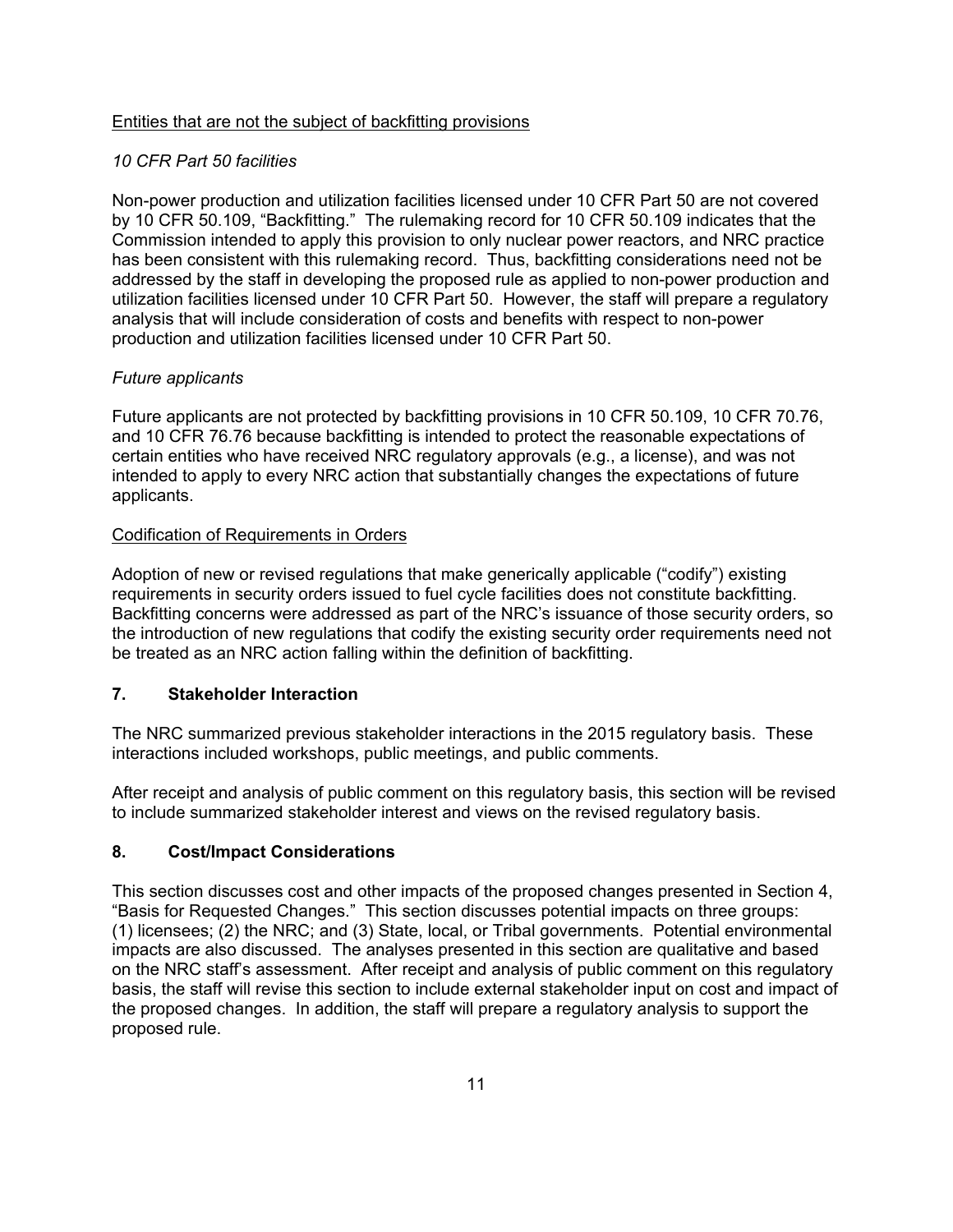# 8.1 Applicability

The revision of the fixed site physical protection requirements would be intended for all current fuel cycle facility licensees and other licensees that use and possess SNM licensed under 10 CFR Part 70 or Part 76. The revisions also would impact non-power production and utilization facilities licensed under 10 CFR Part 50 that are subject to 10 CFR 73.67.

# 8.2 Potential Licensee Impacts

The NRC recognizes that existing facilities have physical protection programs that address the existing regulations and applicable portions of security orders. For existing licensees that have already implemented order requirements, the physical protection program activities currently undertaken are not likely to change as a result of the new regulation; therefore, the impact on licensees would be negligible. The NRC recognizes that some changes, such as minor revisions to security plans and/or procedures to document changes in the regulations, may be required. These actions will be addressed in the regulatory analysis that supports the proposed rule.

# 8.3 Impact on the NRC

As discussed in Section 4.3, supporting guidance would have to be evaluated and revised. The NRC would take actions to withdraw or relax orders, as appropriate.

# 8.4 Impact on State, Local, or Tribal Governments and Agreement State Licensees

The proposed changes are unlikely to affect State, local, or tribal government resources. To the extent that the changes do impact any State and local resource needs, the staff estimates that the impact would be minimal. Consistent with 10 CFR 150.14, persons in Agreement States possessing, using, or transporting SNM of low strategic significance in certain quantities must meet the physical protection requirements of 10 CFR 73.67. The staff estimates that there are fewer than 20 Agreement State licensees that are subject to 10 CFR 150.14. Given that the proposed changes to 10 CFR 73.67 would be minor, the staff estimates that the burden on these licensees would be small.

## 8.5 Environmental Analysis

During the proposed rule phase, the proposed requirements will be analyzed to evaluate the potential environmental impacts associated with implementation of the new requirements. The NRC does not anticipate that this rulemaking will have a significant impact on the environment, as licensees within the revised scope of this rulemaking already are engaged in the activities under the post-9/11 security orders.

## **9. NRC Strategic Plan**

The NRC's responsibility includes the regulation of commercial nuclear power plants; non-power production and utilization facilities; nuclear fuel cycle facilities; medical, academic, and industrial uses of radioactive materials; the decommissioning of these facilities and sites; and the transport, storage, and disposal of radioactive materials and wastes. The NRC's regulations are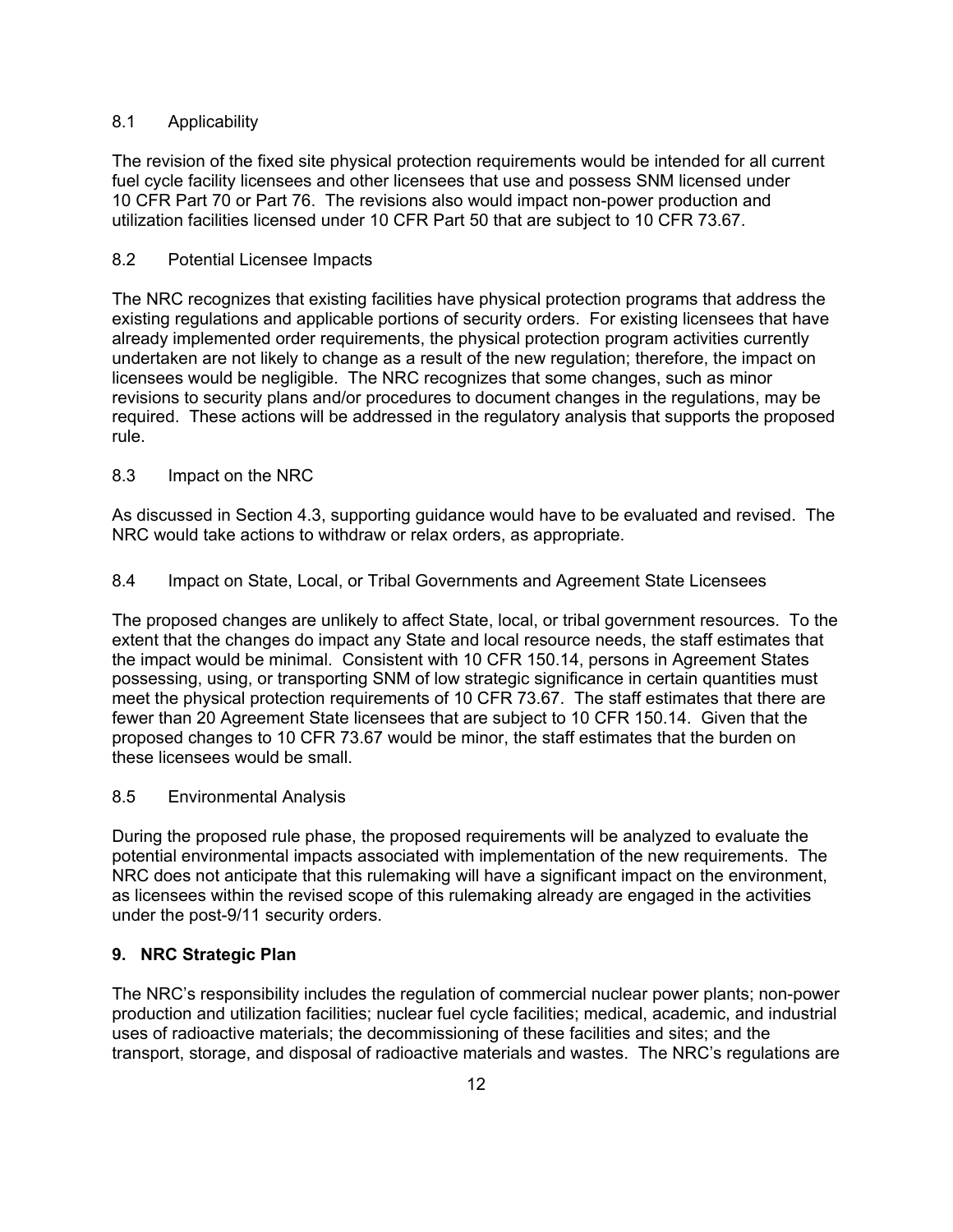designed to protect the public and occupational workers from radiation hazards resulting from regulated activities and ensure the secure use of radioactive materials and SNM. Licensees are responsible for the safety and security of radioactive materials. To assist the NRC and its stakeholders in meeting its responsibilities, the NRC prepares and updates a Strategic Plan (NRC, 2018). This section explains how the recommended action would support the NRC's Strategic Plan goals, as well as their associated implementation strategies.

The NRC's strategic goals are:

- Safety: Ensure the safe use of radioactive materials.
- Security: Ensure the secure use of radioactive materials.

To achieve the security strategic goal, the NRC developed the following security-goal implementation strategies designed to avoid instances in which radioactive materials can be used in a hostile manner:

- 1. Maintain and further risk-inform the current regulatory framework for security using information gained from operating experience, lessons learned, external and internal assessments, technology advances, and changes in the threat environment.
- 2. Maintain effective, consistent, and risk-informed oversight of licensee performance with respect to meeting NRC security requirements.
- 3. Maintain material security through the National Materials Program in partnership with the safety programs administered by the Agreement States.
- 4. Proactively identify, assess, and address threats, vulnerabilities, and security risks.
- 5. Support U.S. national security interests and nuclear nonproliferation policy objectives consistent with the NRC's statutory mandate through cooperation with domestic and international partners.
- 6. Ensure material control and accounting for SNM.
- 7. Ensure that programs for the handling and control of classified and Controlled Unclassified Information are effectively implemented at the NRC and at licensed facilities.

The actions proposed in this revised regulatory basis primarily support the NRC's Strategic Plan in strategy 1.

Implementation of strategy 1 is supported by updating SNM physical protection requirements for fixed sites to include generically applicable security requirements similar to those imposed by the post-9/11 security orders that were based on updated threat intelligence, security assessments, and sharing of information among domestic and international stakeholders.